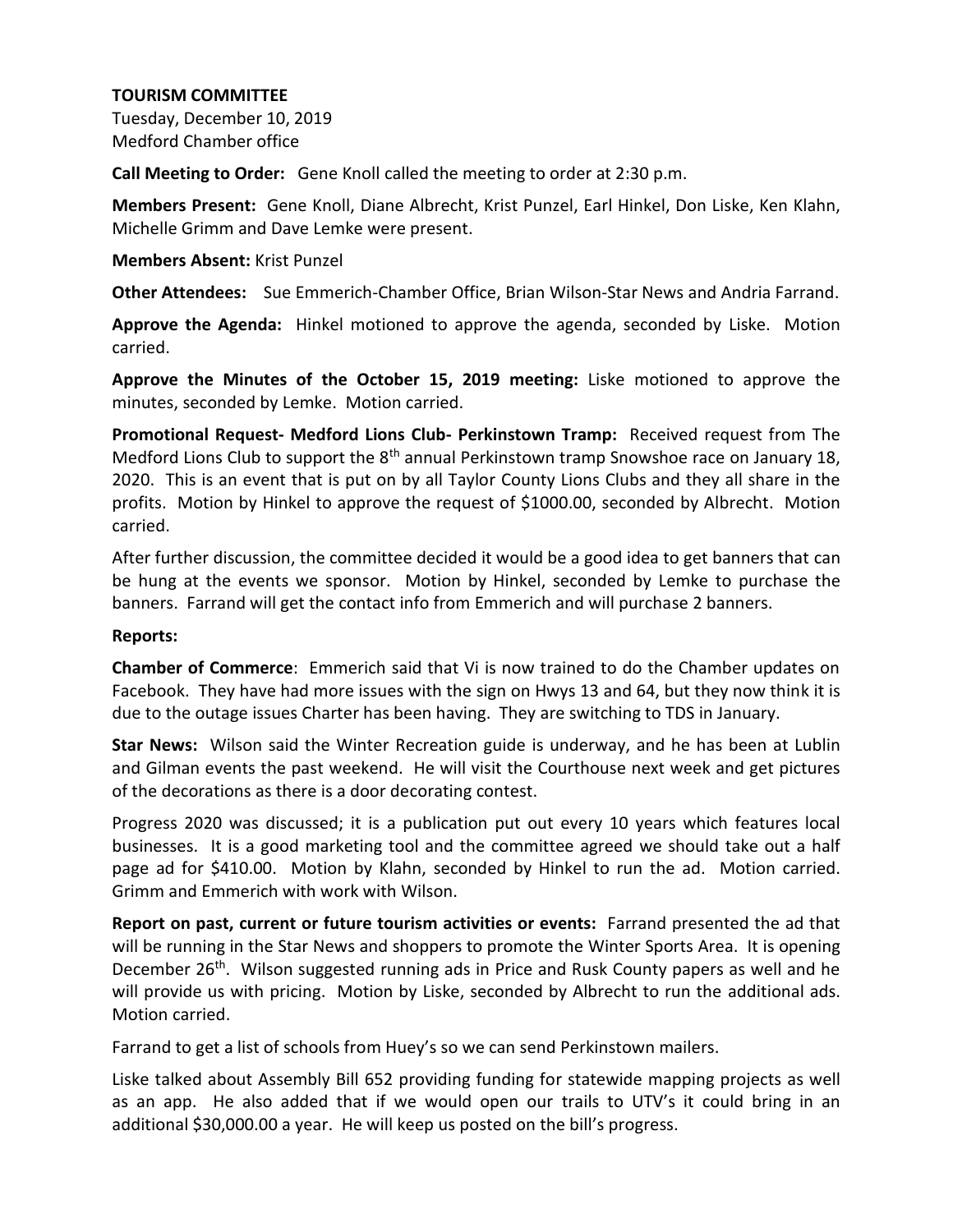Klahn shared an article on Off Roading and suggested we promote the National Forest to them. Several suggestions were made, Fun Run Book, direct mailers to ATV clubs and just starting some communication with them. This will be added to future agendas to start developing a network.

### **Public input/correspondence:** None.

**Approve the invoices:** The Tourism invoices from the Chamber, Star News and WKEB as presented by Farrand totaled \$1455.70. Motion by Lemke, seconded by Hinkel to approve the invoices. Motion carried.

**Next Committee Meeting:** The next meeting is scheduled for Tuesday, February 11, 2020 at 2:30 p.m., at the Chamber Office.

**Adjournment:** Albrecht motioned to adjourn, seconded by Hinkel. Motion carried. Meeting adjourned at 3:47 p.m.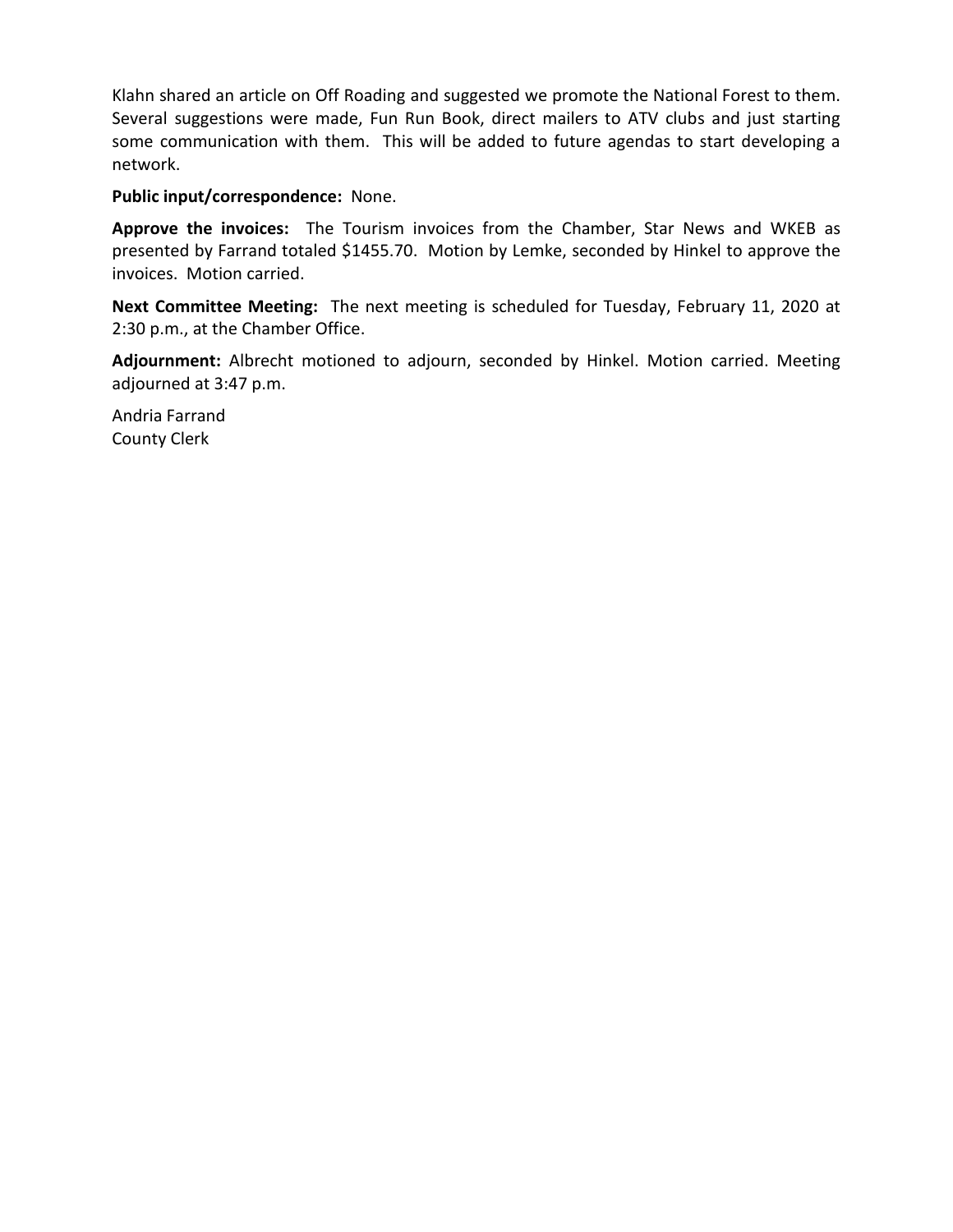Tuesday, October 15, 2019 Medford Chamber office

**Call Meeting to Order:** Gene Knoll called the meeting to order at 2:30 p.m.

**Members Present:** Gene Knoll, Diane Albrecht, Krist Punzel, Earl Hinkel, Don Liske, Ken Klahn, Michelle Grimm and Dave Lemke were present.

#### **Members Absent:** none.

**Other Attendees:** Sue Emmerich-Chamber Office, Brian Wilson-Star News and Andria Farrand (arrived 2:40).

**Approve the Agenda:** Klahn motioned to approve the agenda, seconded by Hinkel. Motion carried.

**Approve the Minutes of the August 13, 2019 meeting:** Liske motioned to approve the minutes, seconded by Punzel. Motion carried.

**Taylor County Maps:** Farrand provided an update to the committee. The last purchase of TC maps was in July 2007. We purchased 25,700 for \$8347.36. After contacting the last company to produce them, Forms Specialists, they advised they no longer have that capability. There was discussion as to the increased use of cell phones for maps and it was decided to live with what we have. Emmerich asked if we could do an app for the map, and Liske stated that Vilas County does have an app for theirs.

#### **Reports:**

**Chamber of Commerce**: Emmerich stated they were having sign issues again, so they were going to contact Stratford Sign. She provided a recap of the very successful WHEDA meeting held last month and attended by 52 people from all different businesses throughout Taylor County.

Emmerich mentioned there is a new group of 40 Chamber Ambassadors, working on the various activities. Harvest Fest is the next event and they have added a band Friday night at Marilyn's, street vendors, food vendors, a sensory free zone and an elderly zone to the already popular parade, as well as other fun activities throughout the weekend

**Star News:** Wilson presented the new Visitor Guide to the committee.

**Report on past, current or future tourism activities or events:** Wilson said the new lighted sculpture for the park is almost complete and will be in the Veterans area on the east side once completed.

Lemke stated the International Maple Syrup Institute is holding their 2020 convention in La Crosse and it would be good for Taylor County to have representation there. Klahn suggested we promote Maplefest there as well and will talk to the Maplefest Committee. Knoll asked this be added to the upcoming agendas, so we keep it at the forefront.

Punzel mentioned attendance for Ice Age days was down. Further discussion concluded there are often times multiple events are taking place at the same time.

Lemke stated the parades in Ogema and Colby were well attended.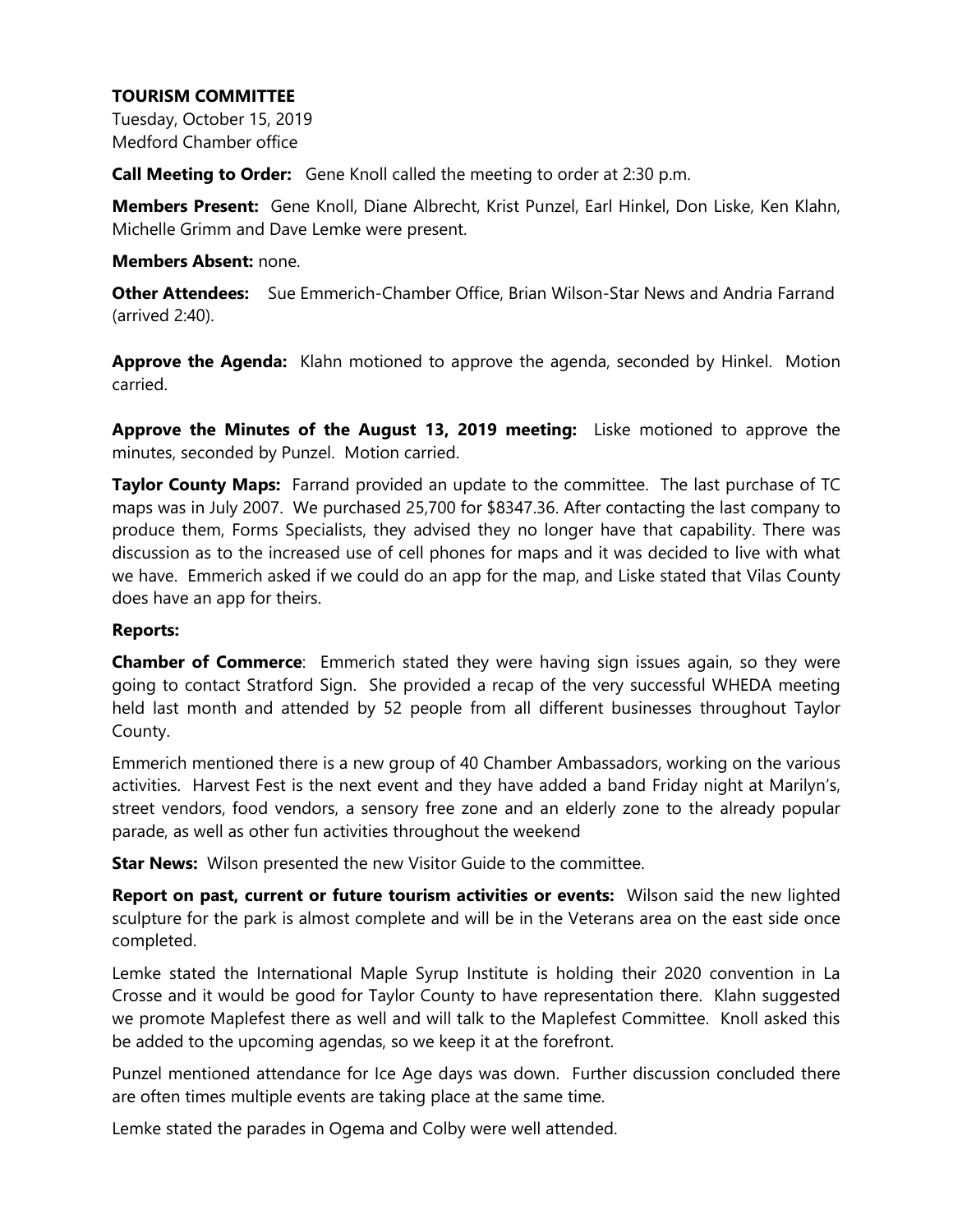Liske stated Matt from the Forest Service advised the new bridge over McKenzie Creek is complete as well as the new section of trail in the Spirit area. The City agreed to open streets in town to ATV/UTV to residents only to get the nearest trail, but Main St is still not open. Knoll added the City wants to take it in steps.

Lemke asked if the Winter Sports Area was ready to go, Farrand confirmed the Clerk's office is prepared to take bookings and will contact Ludwig about having the phone at the Chalet forwarded to the Clerk's office.

Wilson stated the Curling Club has asked to host some national events in 2021, and the board is deciding which ones.

Knoll stated the "new" snowmobile trail is becoming a reality after many years of work. The Taylor County end of it is approved, but it has been too wet to work on over the summer. He also stated that all of the trail system was submitted for funding and was approved. We will now get revenue for maintaining the trail.

**Public input/correspondence:** Farrand provided information on the printing of 2000 more Pine Line Trail brochures. The last 2000 were printed in 2017 at a cost of \$507.00 and this year we were quoted \$471.50 with no changes, but there is a minor change needed so the cost would be slightly more. Motion by Klahn, seconded by Lemke to move forward with ordering 2000 Pine Line brochures at a cost not to exceed \$500.00. Motion carried.

**Approve the invoices:** The Tourism invoices from the Chamber, Star News, Stratford Sign and WKEB as presented by Farrand totaled \$1619.49. Motion by Hinkel, seconded by Punzel to approve the invoices. Motion carried.

**Next Committee Meeting:** The next meeting is scheduled for Tuesday, December 10, 2019 at 2:30 p.m., at the Chamber Office.

**Adjournment:** Albrecht motioned to adjourn, seconded by Punzel. Motion carried. Meeting adjourned at 3:36 p.m.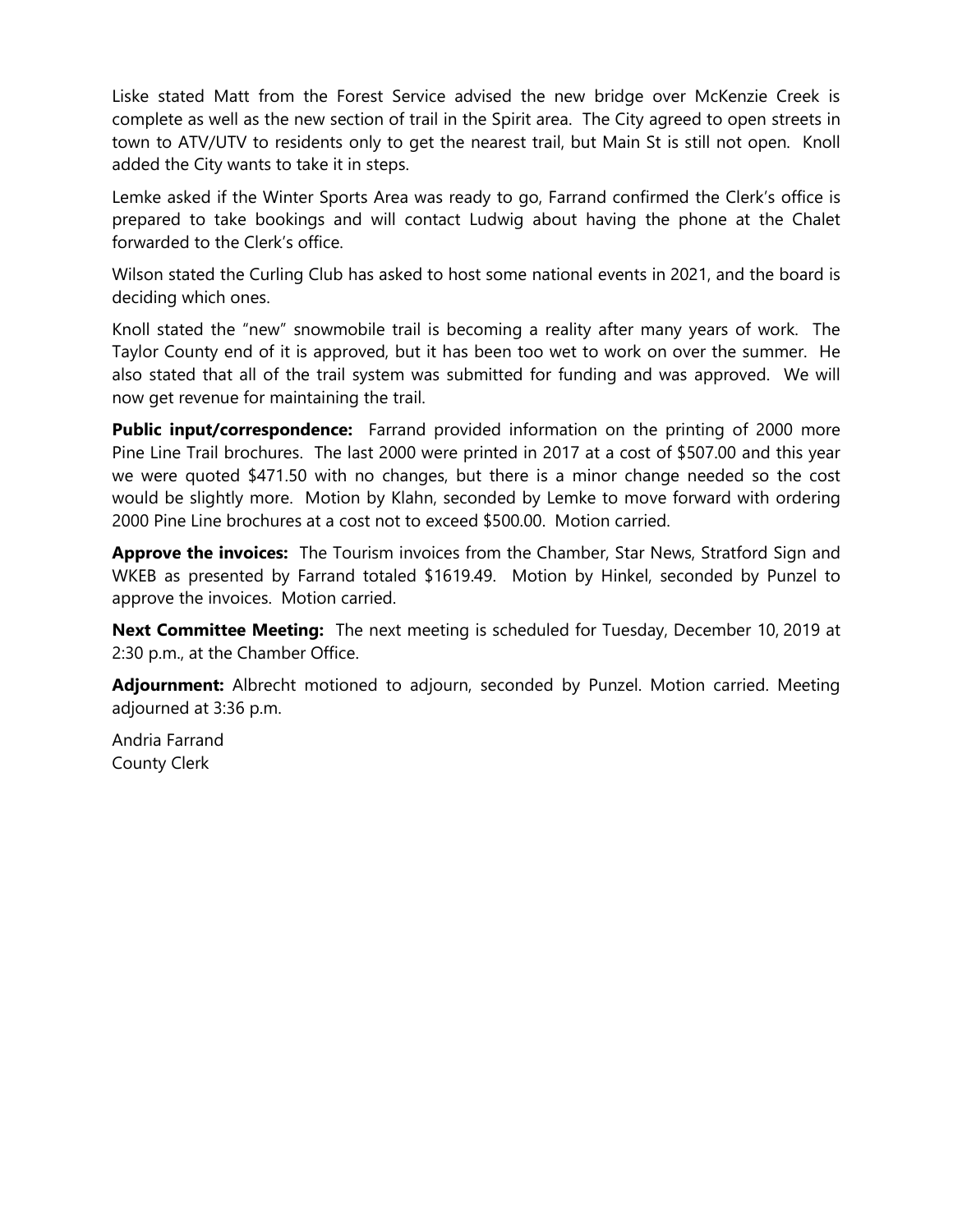Tuesday, August 13, 2019 Medford Chamber office

**Call Meeting to Order:** Gene Knoll called the meeting to order at 2:30 p.m.

**Members Present:** Gene Knoll, Diane Albrecht, Krist Punzel, Earl Hinkel, Don Liske, Ken Klahn and Dave Lemke were present.

#### **Members Absent:** none.

**Other Attendees:** Jeff Ludwig, Sue Emmerich-Chamber Office, Kelly Schmidt- Star News, Melanie Fullman – USFS-Medford-Park Falls District Ranger, Jeff Anderson- Wisconsin Department of Tourism and Andria Farrand were also present.

**Approve the Agenda:** Albrecht motioned to approve the agenda, seconded by Liske. Motion carried.

**Approve the Minutes of the June 11, 2019 meeting:** Hinkel motioned to approve the minutes, seconded by Lemke. Motion carried.

**Update on Mondeaux Lodge renovation project:** Fullman reported to the committee that they have received bids for an extensive renovation on the lodge, and it needs to be awarded by September 30, 2019. The plan is to begin this fall and next summer, so it is ready for the 2021 season. Once finished the lodge will become a year-round opportunity. The project has been waiting three years as it was waiting for funding.

**Update from Jeff Anderson- Wisconsin Department of Tourism:** Anderson provided several handouts to the committee regarding the impact tourism has on our county and the state of Wisconsin as a whole. He has offered to attend a County Board session to convey the importance, and he has been penciled in on the October agenda.

### **Winter Sports Area:**

**Update from Jeff Ludwig:** Ludwig stated if the committee goal is to utilize the building all year, the location itself makes it very difficult to manage. Lemke stated we should have it open by Christmas vacation, but Ludwig said the numbers of past years do not support opening early. He went on to state that last season it wasn't open until late January, but we got about the same number of people in the condensed season. Ludwig also added that if we plan to make snow, we will need to drill a high capacity well or add a pond which requires involvement from the Army Corps of Engineers as it is bordering wetlands. We would also have to convert the electric service to three phase which is very costly.

**Ideas from Committee members:** Klahn suggested we do a survey and get the feedback of the people using the winter sports area. Better marketing was also suggested and Emmerich offered to work with Ludwig on that.

Supervisor Knoll departed the meeting at 3:54, Supervisor Albrecht chaired the remainder of the meeting.

**Taylor County Maps:** Farrand stated we are running low on Taylor County maps and was asked to find out how many were ordered previously and at what cost.

**2020 Tourism budget:** Klahn stated we need to demonstrate to the County Board the importance of tourism in the county, Lemke added we are the only group the brings people into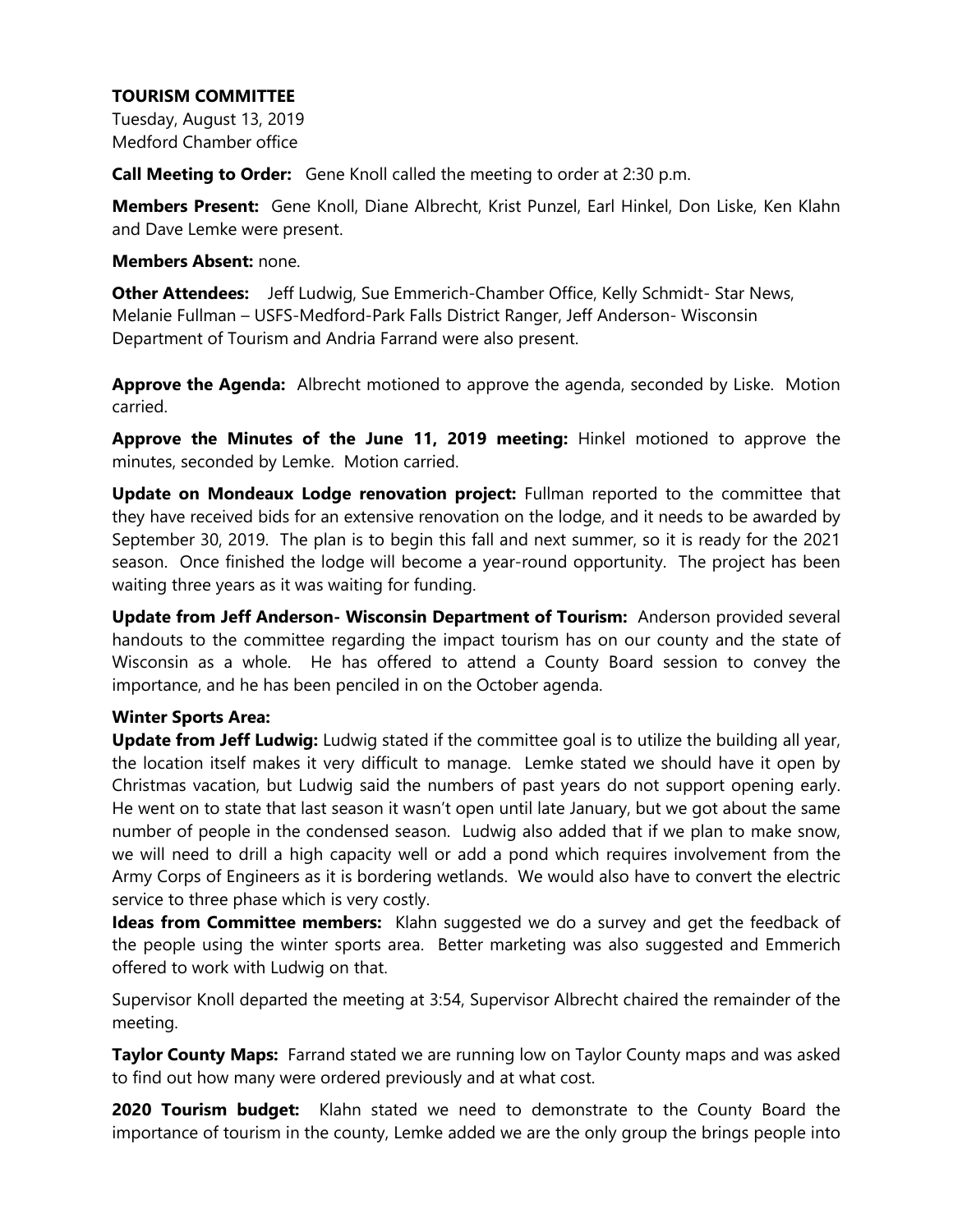the county. Klahn motioned, seconded by Punzel to ask for a \$2500.00 increase to the 2020 budget. Motion carried.

### **Reports:**

**Chamber of Commerce**: Emmerich invited all committee members to attend the Taylor County Community Resource Forum which will be held at Marilyn's on September 20<sup>th</sup>. She also told the committee she adds events to the Travel Wisconsin website, so we should get all event details to her.

**Star News:** Kelly Schmidt was in attendance and said the paper is publishing articles in advance of events to promote them. The new visitor guide, "8 ways to beat the winter blues" will be coming out in the beginning of October, so there is still time to get ads in.

**Report on past, current or future tourism activities or events:** Emmerich reminded everyone of the upcoming Chair Affair and Parkfest in Medford and the American legion Brat sale in Rib Lake.

### **Public input/correspondence:** none

**Approve the invoices:** The Tourism invoices from the Chamber, Star News and WKEB as presented by Farrand totaled \$1215.95. Motion by Lemke, seconded by Klahnl to approve the invoices. Motion carried.

**Next Committee Meeting:** The next meeting is scheduled for Tuesday, October 8, 2019 at 2:30 p.m., at the Chamber Office.

**Adjournment:** Hinkel motioned to adjourn, seconded by Punzel. Motion carried. Meeting adjourned at 4:34 p.m.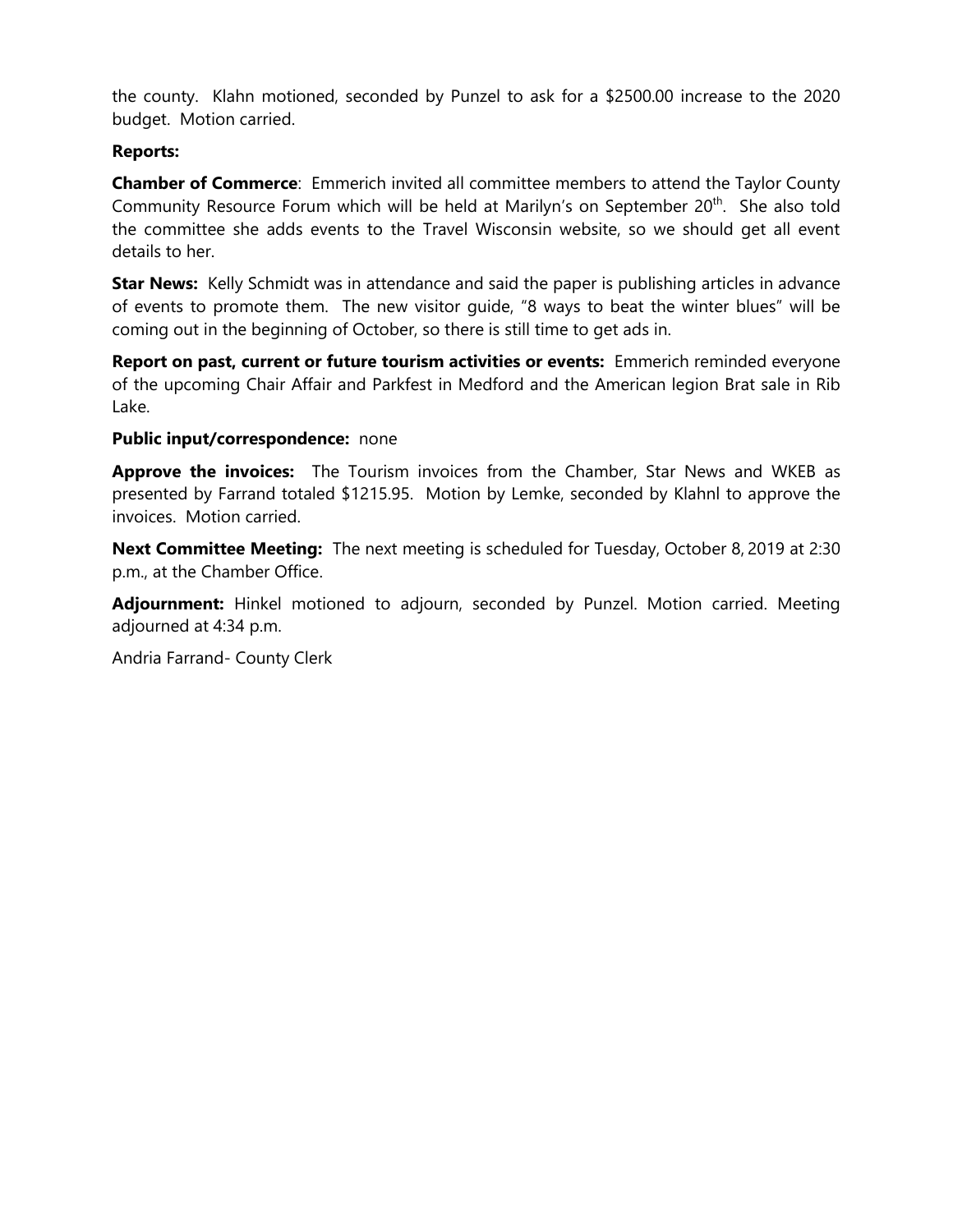Tuesday, June 11, 2019 Medford Chamber office

**Call Meeting to Order:** Gene Knoll called the meeting to order at 2:30 p.m. **Members Present:** Gene Knoll, Diane Albrecht, Krist Punzel, Earl Hinkel, Don Liske, Ken Klahn were present.

**Members Absent:** Dave Lemke

**Other Attendees:** Michelle Grimm, Sue Emmerich-Chamber Office, Brian Wilson- Star News, and Andria Farrand were also present.

**Approve the Agenda:** Albrecht motioned to approve the agenda, seconded by Hinkel. Motion carried.

**Approve the Minutes of the April 09, 2019 meeting:** Punzel motioned to approve the minutes, seconded by Liske. Motion carried.

**Review Rules of use for the Electronic Billboard on Hwy 64 and 13:** Emmerich discussed the calls she receives asking for many different types of events to be posted to the billboard. This includes the posting of individual athletes going to State, which is not allowed per the rules. The committee discussed various scenarios of listing individual names for school events as well as local fundraising events. There was a motion by Klahn, seconded by Punzel to limit to the school team or event, and not list the individuals. Motion carried. The discussion continued about the posting of class reunions. There was a motion by Klahn, seconded by Hinkel to allow it as long as the school is named in the post. A roll call vote cast, all six (6) voted aye and the motion carried.

### **Reports:**

**Chamber of Commerce**: Emmerich stated that Andrea Buksa is no longer with the Chamber office and Beth Wilson is helping them out by keeping the social media pages updated. She also mentioned that all high school students will be required to have 5 Community Service hours per year in order to graduate.

**Star News:** Wilson stated the May/June event posters are out and highlighted a few of the events coming up; Knights of Mayhem and Whittlesey Fest to name a few. Wilson mentioned we should let him know if we are running low on the recreation guides, so he can replenish. He also mentioned having some type of pamphlet rack at the outdoor sites, similar to what is used for the "Little Free Libraries", so we can have information available at places like Mondeaux and Diamond Lake with no indoor space to leave them.

**Perkinstown Winter Sports Area improvements:** Knoll advised the committee that we have \$2,500.00 extra in our 2019 budget and asked all to bring ideas to the August meeting for potential improvements to the WSA including our advertising plan on social media, radio and newspaper. Wilson also said we should have the plan ready to go, so that when we are ready to open, we are ready to run our ads.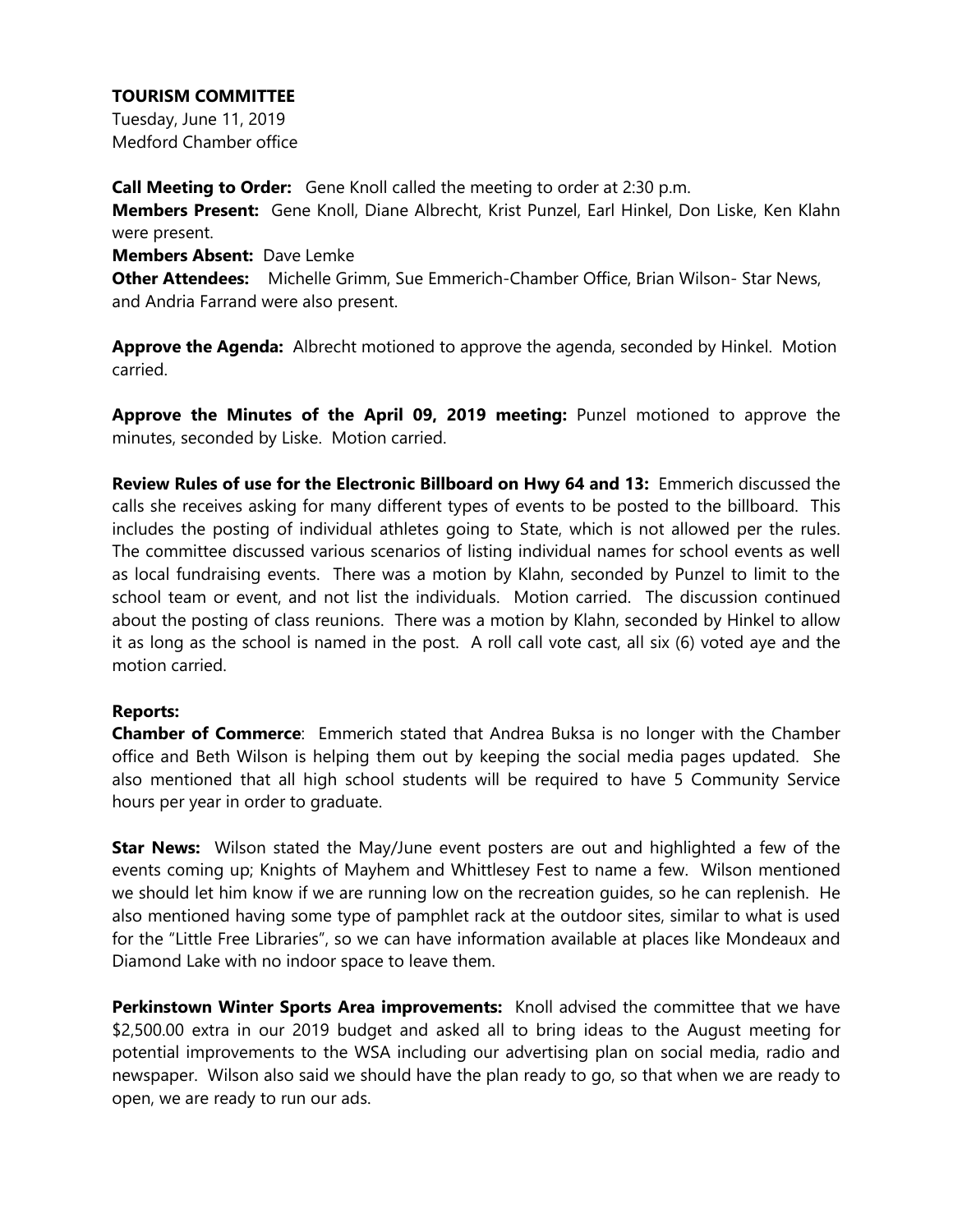Jeff Ludwig, Buildings, Grounds and Parks Director will also be invited to the August meeting, and Knoll asked that he bring along the revenue information for the past three years for the committee to review.

**Resolution requesting declaration of the second Saturday in May 2020 as World Migratory Bird Day:** Albrecht made a motion, seconded by Punzel to approve the resolution as presented. Motion carried.

**Report on past, current or future tourism activities or events:** Wilson asked for events to add to the next poster.

#### **Public input/correspondence:** none

**Approve the invoices:** The Tourism invoices from the Chamber, Star News and WKEB as presented by Farrand totaled \$2715.00. Motion by Liske, seconded by Hinkel to approve the invoices. Motion carried.

**Next Committee Meeting:** The next meeting is scheduled for Tuesday, August 13, 2019 at 2:30 p.m., at the Chamber Office.

**Adjournment:** Albrecht motioned to adjourn, seconded by Punzel. Motion carried. Meeting adjourned at 3:28 p.m.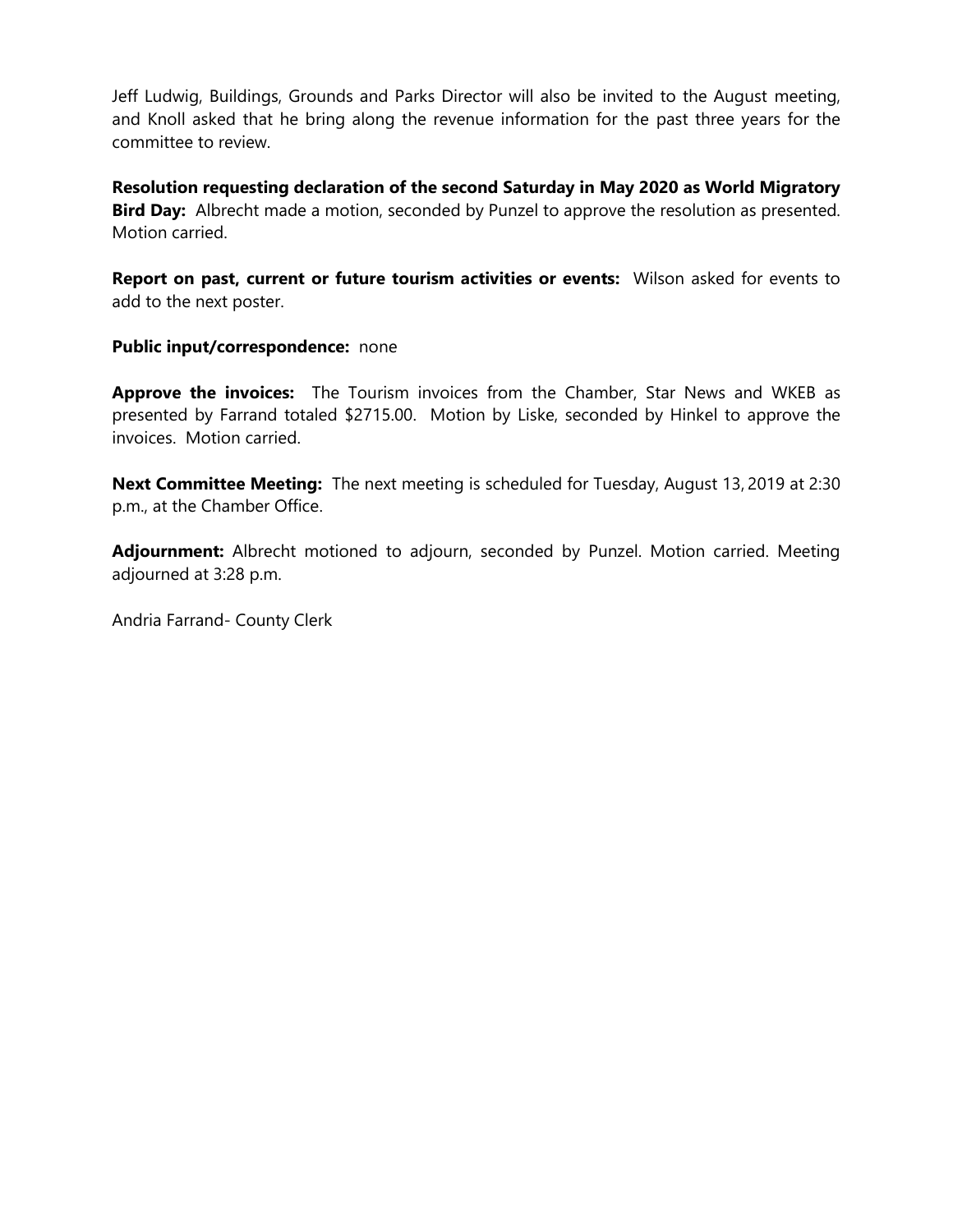Tuesday, April 9, 2019 Lemke's Sugar House

**Call Meeting to Order:** Gene Knoll called the meeting to order at 2:37 p.m.

**Members Present:** Gene Knoll, Diane Albrecht, Krist Punzel, Earl Hinkel, Dave Lemke, Don Liske were present.

### **Members Absent:** Ken Klahn

**Other Attendees:** Michelle Grimm, Andrea Buksa-Chamber Office, Brian Wilson- Star News, Jeff Anderson-Wisconsin Department of Tourism, Brad and Eric Dahlvig - WIGM Radio and Andria Farrand were also present.

**Approve the Agenda:** Albrecht motioned to approve the agenda, seconded by Hinkel. Motion carried.

**Approve the Minutes of the February 21, 2019 meeting:** Hinkel motioned to approve the minutes, seconded by Punzel. Motion carried.

**Radio advertising with WIGM:** Brad and Eric Dahlvig of WIGM were present to discuss current and future advertising. Brad said they focus on the upcoming events to highlight. It was decided there are really 2 different missions the committee wants the advertising to accomplish; for Taylor County citizens to learn about the different departments in the county and for travelers to hear about all the tourist attractions. It was suggested that the radio post its frequencies on the Taylor County welcome signs to better promote them, and for people passing through to tune in to local radio. Brad will check in to this.

### **Reports:**

**Star News:** Wilson talked about the new Visitors Guide that just came out. The ATV/UTV map was unfortunately not updated but will be in the next issue. He also mentioned people holding events are asking for copies to make available. Buksa said she has received requests and shipped a box each to Walworth County, Platteville Welcome Center, Marinette Welcome Center and the West Allis Library.

He provided an update on the photo contest winners that were chosen at the Home Show and the top 3 received a prize. The recent hand bell concert at Immanuel Lutheran was a big success and many of the 140 people involved in the event stayed in the area for the night.

**Chamber of Commerce**: Buksa presented her report of past events and mentioned she attended the Tourism Conference in Wisconsin Dells.

**Report on past, current or future tourism activities or events:** Lemke reminded all that Maplefest is April 27 and highlighted all the events of the day.

**Public input/correspondence:** Jeff Anderson of the Wisconsin Department of Tourism addressed the committee and wanted all to know he is available as a resource.

**Approve the invoices:** The Chamber invoices from February/March totaled \$128.76. The remaining Tourism invoices from the Chamber, Star News and WKEB as presented by Farrand totaled \$1962.50. Motion by Hinkel, seconded by Liske to approve the invoices. Motion carried.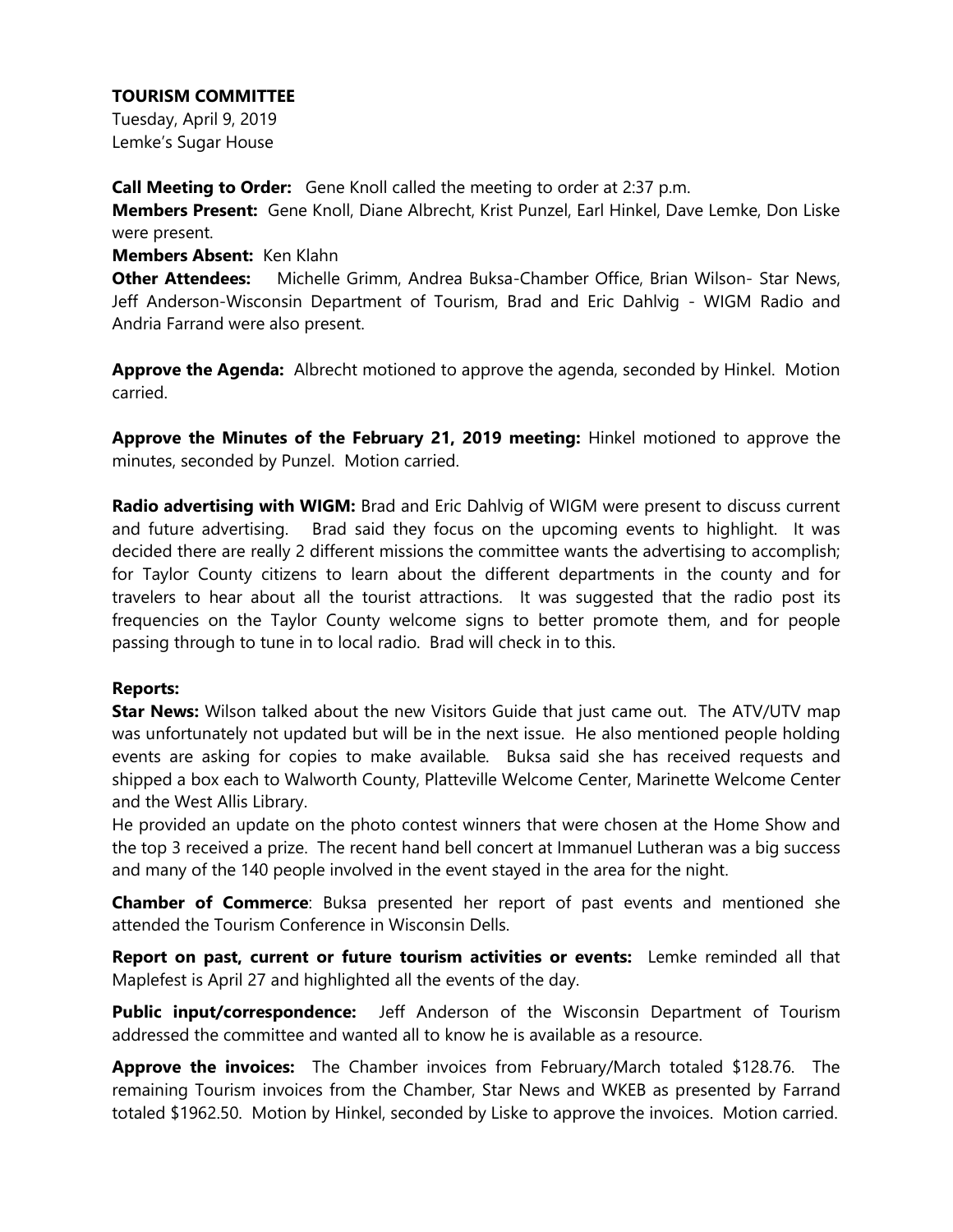**Next Committee Meeting:** The next meeting is scheduled for Tuesday, June 11, 2019 at 2:30 p.m., at the Chamber Office.

**Adjournment:** Albrecht motioned to adjourn, seconded by Hinkel. Motion carried. Meeting adjourned at 3:31 p.m.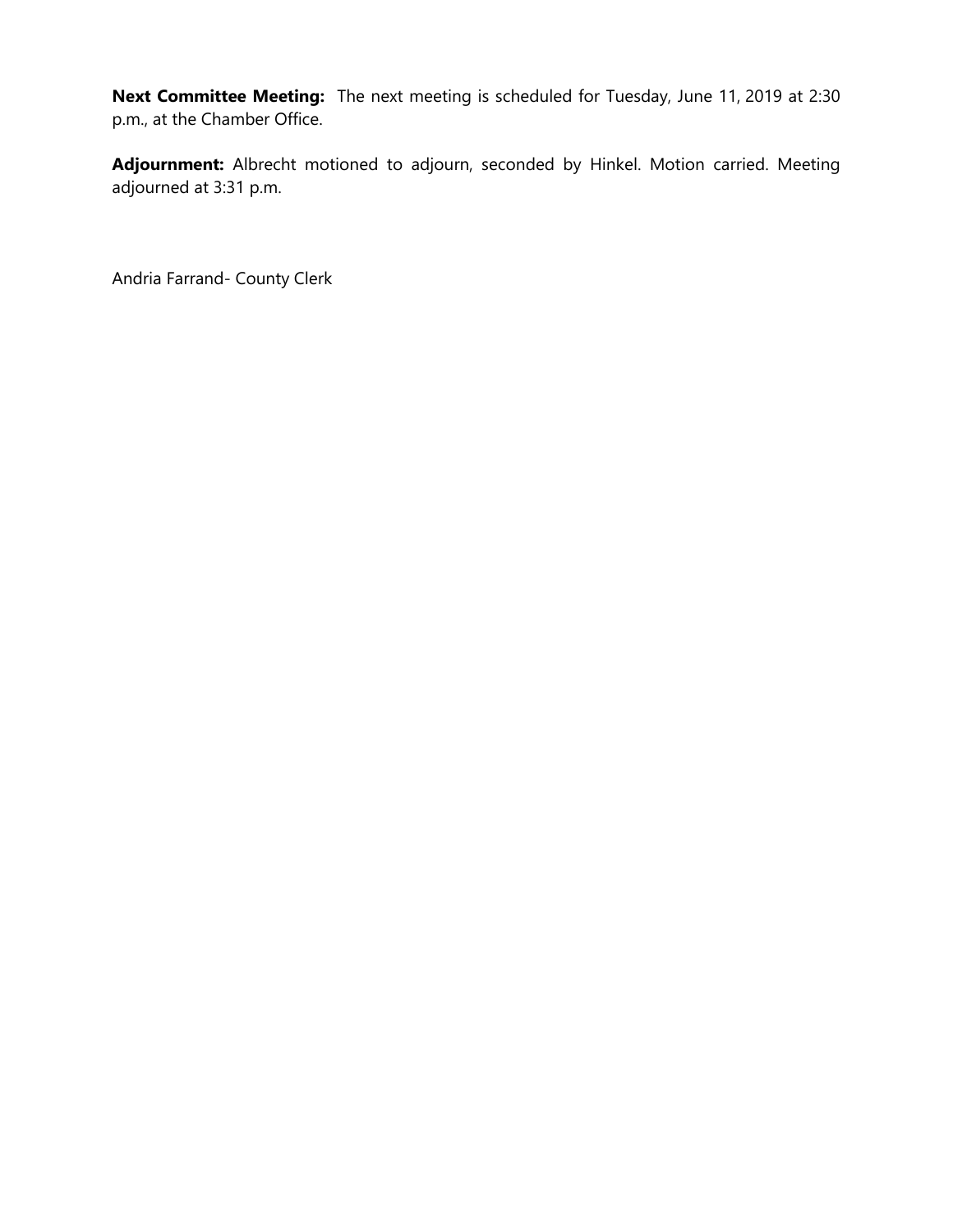Tuesday, February 19, 2019 Courthouse - 3<sup>rd</sup> Floor Board Room

**Call Meeting to Order:** Gene Knoll called the meeting to order at 2:30 p.m. **Members Present:** Gene Knoll, Diane Albrecht, Krist Punzel, Earl Hinkel, Dave Lemke, Don Liske and Ken Klahn were present.

### **Members Absent:** None

**Other Attendees:** Michelle Grimm, Andrea Buksa-Chamber Office, Brian Wilson- Star News, Karen Wegerer – Rainbow Gymnastics, Joe Scott- Chequamegon Bird Club and Andria Farrand were also present.

**Approve the Minutes of the December 11, 2018 meeting:** Hinkel motioned to approve the minutes, seconded by Punzel. Motion carried.

**Approve the Agenda:** Albrecht motioned to approve the agenda, seconded by Klahn. Motion carried.

**Review the request from Rainbow Gymnastics for \$500.00 for their Rainbow Spectacular event:** Karen Wegerer spoke to the committee about the organization and their upcoming event. This gymnastics event brings in about 350 athletes and their families from Wisconsin, Michigan and Minnesota for the weekend. Her request was not initially for advertising, which is the intent of the grants, so the committee explained that if the money was directed toward advertising, it would be approved. Karen agreed it could be designated to promoting the event and the Medford area as they create area maps, etc. that are handed out to participants and their families to find local attractions. Motion by Liske and seconded by Hinkel to approve the funds request. Motion carried.

**Review the request from The Chequamegon Bird Club for \$125.00 for their application to the Wisconsin Bird County:** Joe Scott spoke on behalf of the Chequamegon Bird Club and the request for the money for reimbursement for their application. Grimm reminded the committee that this is an annual request as they were initially referred to the Tourism committee for this funding. Joe explained the plans to change the venue for their World Migratory Bird Day event to the City of Medford to hopefully draw a larger crowd than they have in the past at the Winter Sports Area. Motion by Hinkel to approve the funds request, seconded by Liske. Motion carried.

**Review advertising in the Taylor County Tourism Book:** The Star News reached out to see if we were interested in an ad in the Spring/Summer Taylor County Tourism Guide. Past editions were reviewed, and it was agreed upon to place a full-page ad either on the back cover or the inside back cover. A motion was made by Punzel, seconded by Lemke to approve placing an ad in the next edition of the Taylor County Tourism Guide. Motion carried. It was suggested we advertise our newly resurfaced Pine Line Trail as well as the recently passed ordinance which now allows ATV's on some of the County roads. Buksa to coordinate with the Star News.